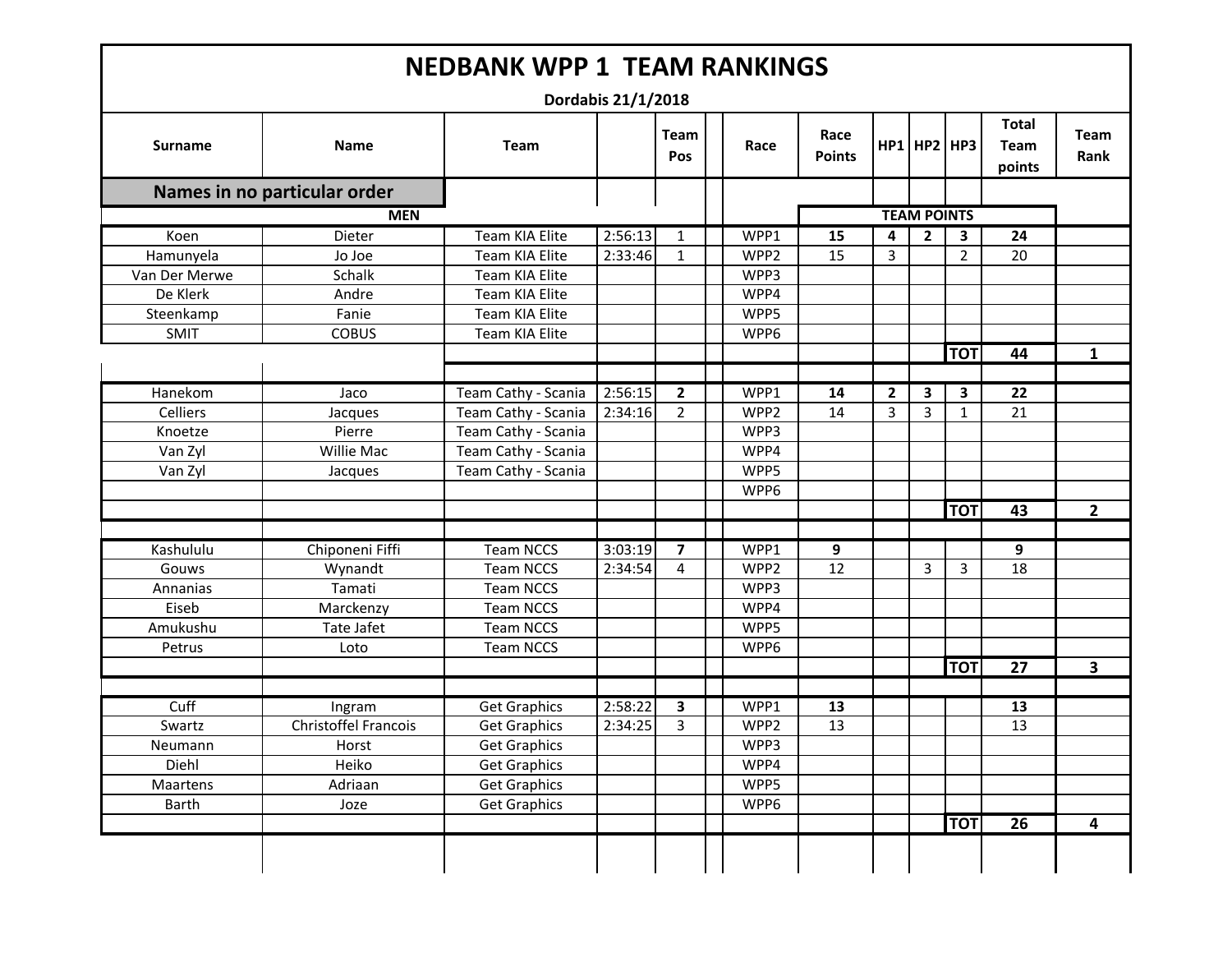| <b>Surname</b> | <b>Name</b>  | Team             |         | <b>Team</b><br>Pos | Race | Race<br><b>Points</b> |  |              | $HP1$ HP2 HP3 | <b>Total</b><br><b>Team</b> | <b>Team</b><br>Rank |
|----------------|--------------|------------------|---------|--------------------|------|-----------------------|--|--------------|---------------|-----------------------------|---------------------|
|                |              |                  |         |                    |      |                       |  |              |               | points                      |                     |
| Freyer         | Martin       | Hollard          | 2:58:22 | 4                  | WPP1 | 12                    |  | $\mathbf{1}$ |               | 13                          |                     |
| Mans           | Gerhard      | Hollard          | 2:35:28 | 6                  | WPP2 | 10                    |  |              |               | 10                          |                     |
| Vermeulen      | Andre        | Hollard          |         |                    | WPP3 |                       |  |              |               |                             |                     |
| <b>NELL</b>    | Morne        | Hollard          |         |                    | WPP4 |                       |  |              |               |                             |                     |
| Steyn          | Philip       | Hollard          |         |                    | WPP5 |                       |  |              |               |                             |                     |
| Lamprecht      | Jaco         | Hollard          |         |                    | WPP6 |                       |  |              |               |                             |                     |
|                |              |                  |         |                    |      |                       |  |              | <b>TOT</b>    | 23                          | 5                   |
|                |              |                  |         |                    |      |                       |  |              |               |                             |                     |
| Hilfiker       | Clinton      | <b>FLM BLACK</b> | 3:01:54 | 6                  | WPP1 | 10                    |  |              |               | 10                          |                     |
| Doman          | Des          | <b>FLM BLACK</b> | 2:35:26 | 5                  | WPP2 | 11                    |  |              |               | 11                          |                     |
| Vivier         | Allan        | <b>FLM BLACK</b> |         |                    | WPP3 |                       |  |              |               |                             |                     |
| Thiele         | George       | <b>FLM BLACK</b> |         |                    | WPP4 |                       |  |              |               |                             |                     |
| Du Plessis     | <b>Nick</b>  | <b>FLM BLACK</b> |         |                    | WPP5 |                       |  |              |               |                             |                     |
| Vermeulen      | <b>Braam</b> | <b>FLM BLACK</b> |         |                    | WPP6 |                       |  |              |               |                             |                     |
|                |              |                  |         |                    |      |                       |  |              | <b>TOT</b>    | 22                          | 6                   |
|                |              |                  |         |                    |      |                       |  |              |               |                             |                     |
| Du Toit        | Hans         | Paratus          | 3:01:47 | 5                  | WPP1 | 11                    |  |              |               | 11                          |                     |
| Chase          | Greg         | Paratus          | 2:36:28 | 7                  | WPP2 | 9                     |  |              |               | 9                           |                     |
| <b>Bohlke</b>  | Stefan       | Paratus          |         |                    | WPP3 |                       |  |              |               |                             |                     |
| Snyman         | Frank        | Paratus          |         |                    | WPP4 |                       |  |              |               |                             |                     |
| Grassow        | lan          | Paratus          |         |                    | WPP5 |                       |  |              |               |                             |                     |
|                |              |                  |         |                    | WPP6 |                       |  |              |               |                             |                     |
|                |              |                  |         |                    |      |                       |  |              | <b>TOT</b>    | 20                          | $\overline{7}$      |
|                |              |                  |         |                    |      |                       |  |              |               |                             |                     |
| Spangenberg    | Roual        | <b>FLM RED</b>   | 3:06:05 | 8                  | WPP1 | 8                     |  |              |               | 8                           |                     |
| Valentin       | John         | <b>FLM RED</b>   | 2:36:49 | 8                  | WPP2 | 8                     |  |              |               | 8                           |                     |
| Du Plessis     | Christopher  | FLM RED          |         |                    | WPP3 |                       |  |              |               |                             |                     |
| Peens          | Louis        | FLM RED          |         |                    | WPP4 |                       |  |              |               |                             |                     |
| Koen           | Titus        |                  |         |                    | WPP5 |                       |  |              |               |                             |                     |
| <b>Botma</b>   | Herman       |                  |         |                    | WPP6 |                       |  |              |               |                             |                     |
|                |              |                  |         |                    |      |                       |  |              | <b>TOT</b>    | 16                          | 8                   |
|                |              |                  |         |                    |      |                       |  |              |               |                             |                     |
| Doman          | Etienne      | Vertec Men       | 3:14:11 | 9                  | WPP1 | 7                     |  |              |               | 7                           |                     |
| Lamprecht      | Fana         | Vertec Men       | 2:47:27 | 10                 | WPP2 | 6                     |  |              |               | 6                           |                     |
| Honiball       | Morne        | Vertec Men       |         |                    | WPP3 |                       |  |              |               |                             |                     |
| Lamprecht      | Pierre       | Vertec Men       |         |                    | WPP4 |                       |  |              |               |                             |                     |
| Key            | <b>Brian</b> | Vertec Men       |         |                    | WPP5 |                       |  |              |               |                             |                     |
| Le Riche       | Peter        | Vertec Men       |         |                    | WPP6 |                       |  |              |               |                             |                     |
|                |              |                  |         |                    |      |                       |  |              | <b>TOT</b>    | 13                          | 9                   |